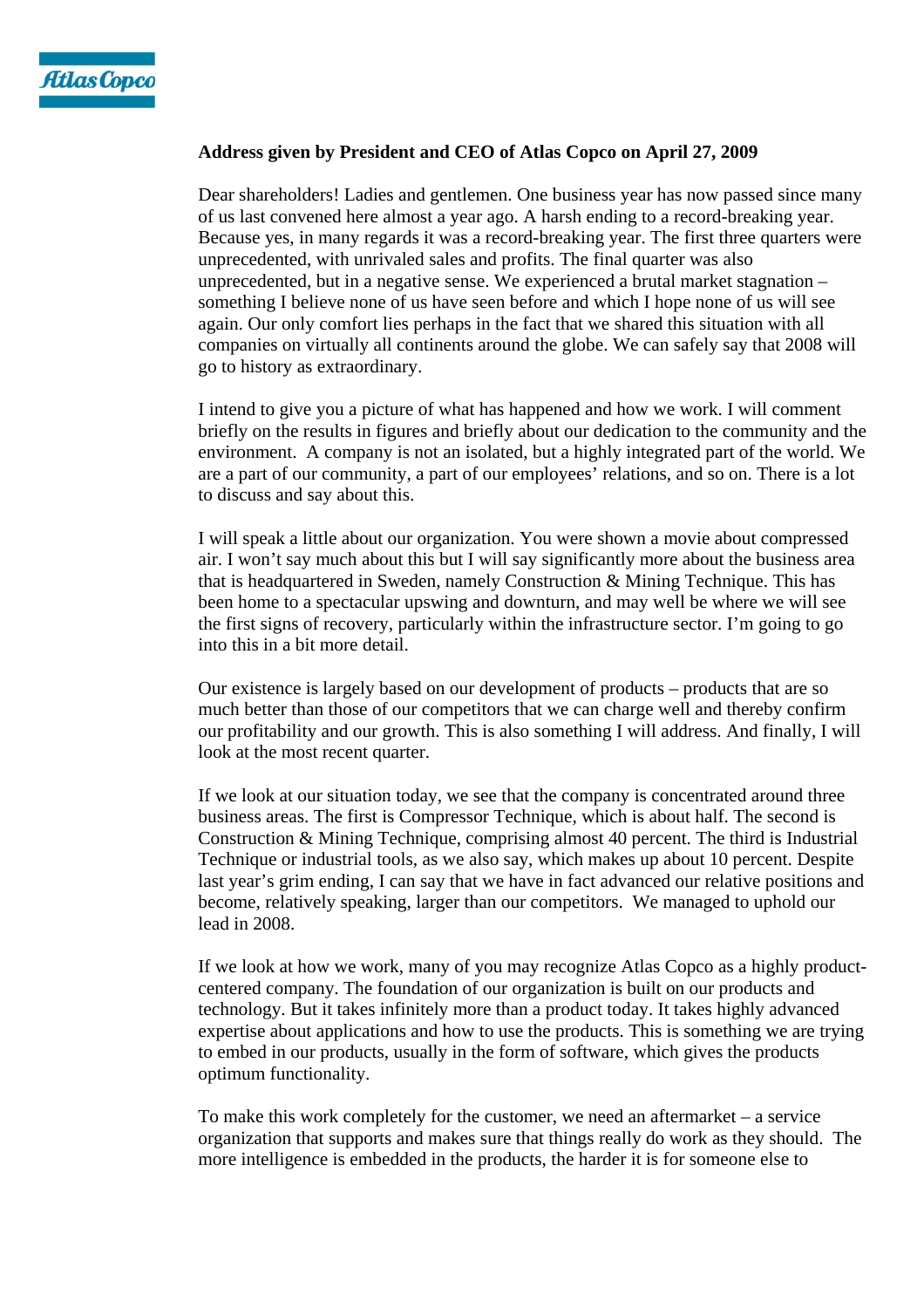

replicate and copy the products. It is also much harder to serve the aftermarket. It becomes an insurance premium when running this part of the business. As you will see in just a moment, the aftermarket segment is in fact our strongest.

If we go back to 2004 and look at the past five years we can see that we more than doubled our sales, while profitability almost tripled. Notice that equipment and the aftermarket, service, spare parts and other expendable parts, drilling tools and drilling bits grow constantly. Equipment sales figures are cyclical – as is particularly evident now. The aftermarket is much more stable, and even more profitable. Unfortunately, the pretty trend was cut off. Those of you who attended the meeting last year saw even better figures, but the final quarter of 2008 did obviously have an impact on the numbers.

We usually talk about growth markets. They still exist, even if here as elsewhere in the world, they stagnated considerably in the fourth quarter of 2008 and the first quarter of this year. This picture shows the four markets (*Brazil, Russia, India and China*) that are immensely critical for Atlas Copco's future. We have grown well in what we call the four development markets, but also in compressor, mining and construction technique in the USA. In fact, we advanced our positions markedly during this period.

Our headcount has also increased. But today, when focus is on redundancies and shutdowns, I just want to show that during the period we grew considerably, both through organic growth and through corporate acquisitions. When we now make adjustments that will in total encompass about 5 000 employees around the globe we will not be far from our 2007 level. Between 1 100 and 1 200 people will be affected in Sweden. Naturally, locations where we have larger production will be more severely affected.

Here are just a few more figures. We're looking at what perhaps lies closest to the heart of many of us here today: What's the situation on the stock exchange? We can only say that it has been rather ominous for most, and perhaps slightly more ominous for a few. Last year, this figure was at 17 percent if I remember correctly, and just over 30 percent. Obviously, the period's figures are considerably influenced by the past year's share trend.

Before we turn to our social commitment, I want to say just a few words. We are dealing with a difficult period that requires us to adapt to considerably lower demand. But we must also fend off the downturn. As I said at the beginning, it is important to have extremely robust market positions. When times are tough, customers often turn to the market leader because they know quality and service is a given. I believe this is true in our case, also this time, in this recession.

It is also a question of diversification. We talk about how diversified we are in terms of geography, different industrial segments, our many customers and several different products. We do not depend on one market, one customer group, and so on. Obviously, this is important when it comes to growth. But when everything comes to a halt at the same time, the question arises of whether it is good. For us, it is good, because when the pace picks up again, demand will not be good all over at the same time, but will increase gradually. And we will be there when it does.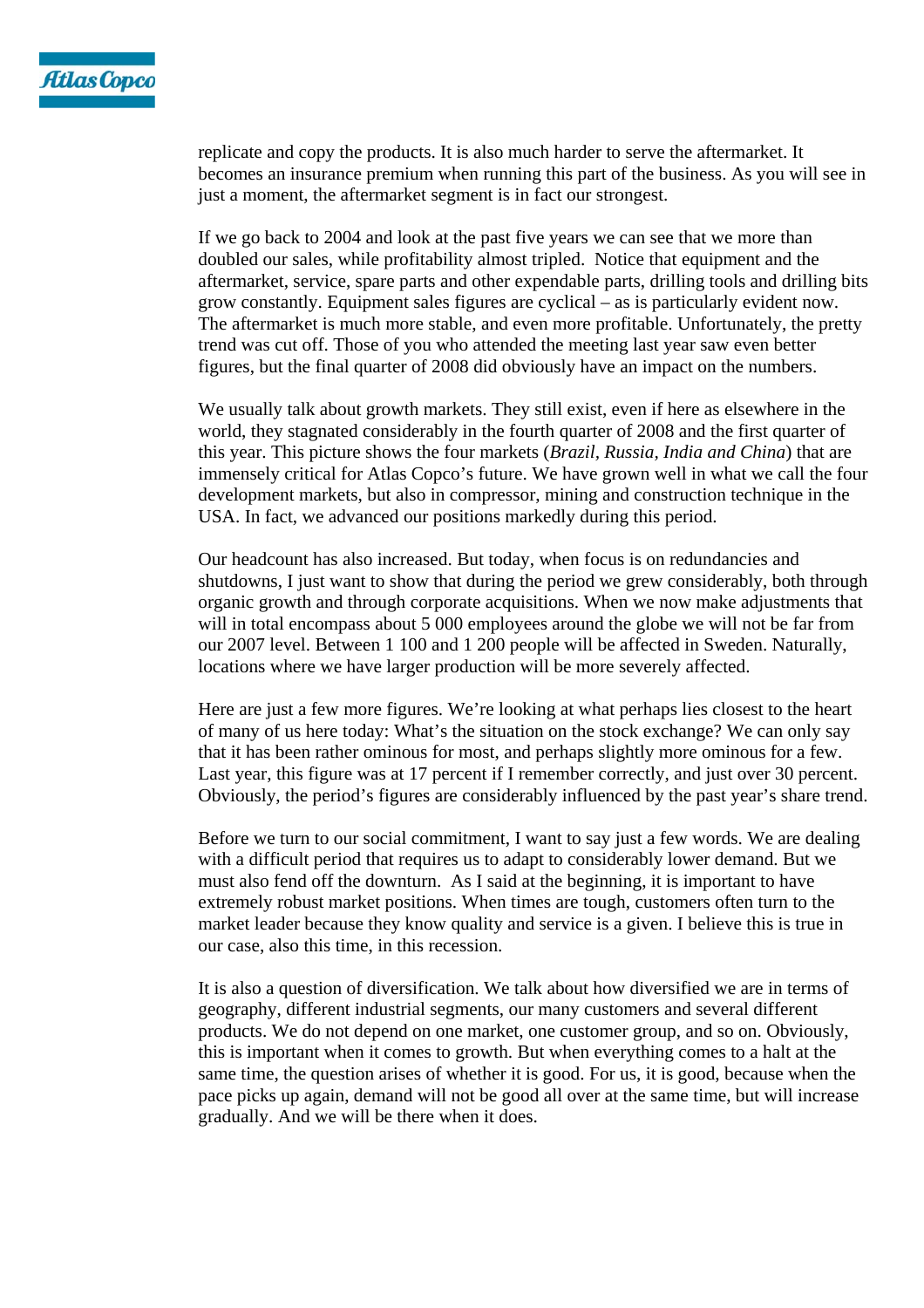

The entire aftermarket, which I mentioned earlier, contributes to new business deals and to keeping our customers satisfied with their investments in our products. We are now building a highly decentralized, worldwide aftermarket. We are also formulating a global strategy for production but above all assembly and purchasing that will make us significantly more flexible than many other companies. We standardize our products so that we can switch assembly sites. We can buy components in China for our factories in Europe and such.

If we look at the situation in various parts of the world during the period from 2008, we see that Europe dropped from 47 to 39 percent of our sales. Eastern Europe and Russia have doubled. South America has increased, as has the Middle East and Africa. We have grown and have a truly global presence today.

Finally, I want to show you that when we talk about standardizing products, components, assembly and production, we can benefit from this and easily move and be close to our customers. We can use Chinese subcontractors in Belgium; Swedish subcontractors can be used elsewhere, and so on.

I believe that we are well equipped to easily accommodate the downturn we are currently experiencing.

My next item is to speak about the role we play in our community. We are closely watched in our current state. We are not directly an environment-contaminating industry – I'll get back to this in just a moment – but there are other aspects that compel us to think about our actions. We have received a few awards the past years, all related to what is called sustainability. There are a number of indicators in the world, called sustainability index, FTSE 4 Good and so forth. They refer to various institutions that rank companies they feel manage their business in a sustainable way from an environmental perspective.

If we look at our internal efforts, we usually say that we have a dimension that is linked to social commitment. The pillar of these activities is a foundation called Water for All, in which the employees together with the company contribute funds to drill for water in many parts of the world where drinking water is scarce. We also have initiatives in various parts of India and Ghana for orphanages and daycare centers for orphans. We are involved locally in schools and in similar areas around the world.

The second dimension that we try to manage involves our internal processes – in other words, when we produce and distribute our products, we should do so in an environmentally acceptable manner with as little emissions, waste, etc. as possible. But we are not a major polluter of air and water – to put it somewhat crassly – since we have such little heavy production. The most important aspect is therefore not the internal process. Our greatest environmental impact comes from our products. We have a collective approach here, namely to make our products as energy efficient as possible. It's about drilling in hard granite twice as fast with half as much energy consumption and compressing air using less energy. The best way of preserving the environment is over what we call a product lifecycle, or the period over which the product is used. Energy can only be created using coal, oil, nuclear power, wind power or what have you. That's where we apply our efforts, and it is our greatest contribution to a sustainable environment.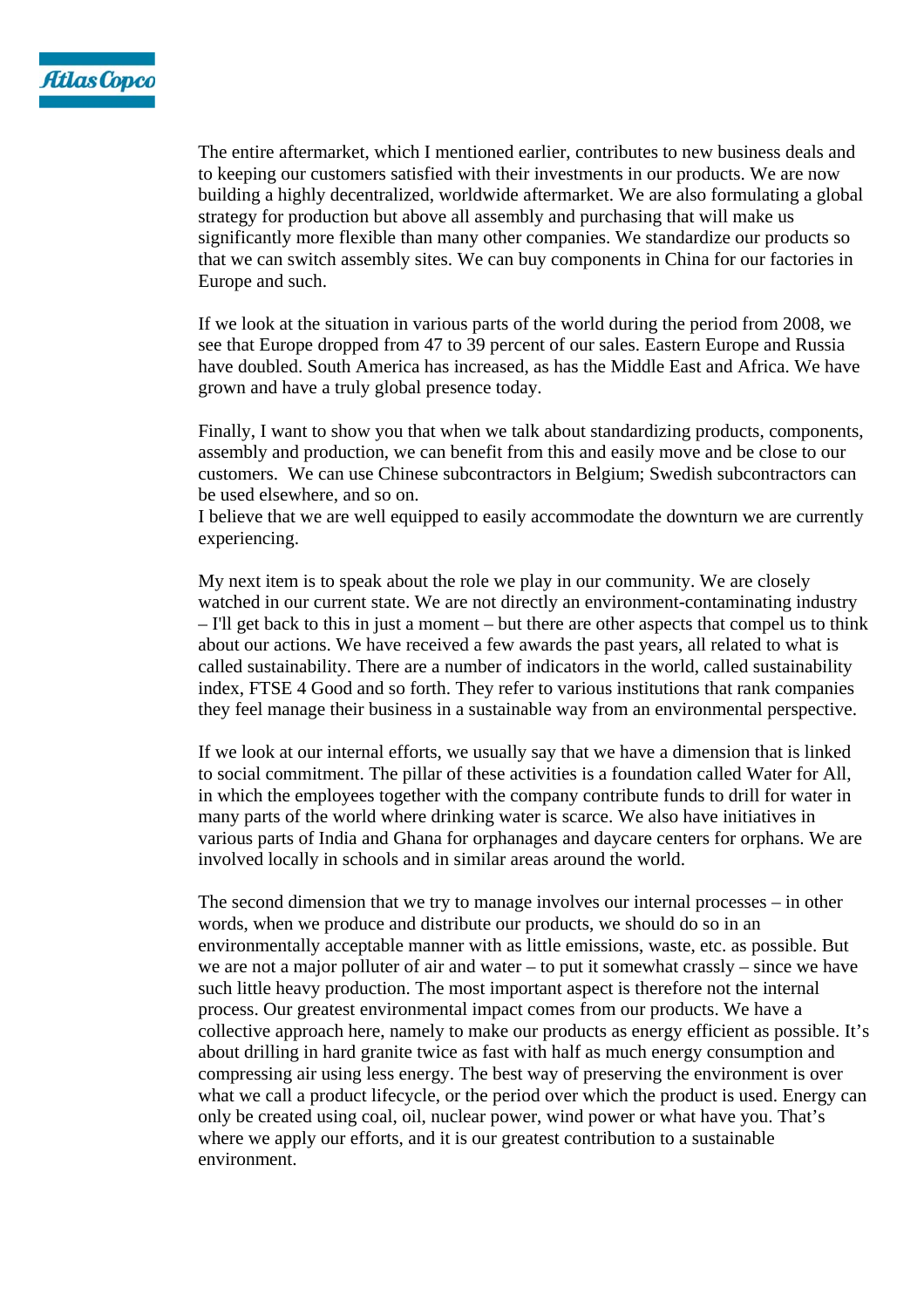

Basically, all our factories now have environmental management systems. The tiny sliver missing in the picture refers to acquired companies that have not had the systems but where we are moving quickly to implement them. The second aspect relates to all types of business activities – office activities as well as distribution and so on. Even here we are attempting to introduce environmental management systems.

Sick leave and accident rate figures are another crucial aspect. We have had extremely low sick leave figures over an extended period. In fact, we can go so far as to say that it is constantly low. It may be difficult to push down these figures even further, but we are trying. Even more satisfying is the considerable decline in accident rates for the period. We must also bear in mind that we have acquired many companies that may not share our attitude and interest in this areas. But we are working on this aspect.

Variety and diversity are other sides of a company's social responsibility. As you see, we have a male-dominated company. Unfortunately, I cannot report any major accomplishments in terms of recruiting women compared with our meeting last year. The perhaps most promising aspect is what you see down at the bottom on the right, the figure relating to new recruits and recent graduates. The figure for this group is 36 percent women. We are addressing this issue in many different ways. I will not go into greater detail now, but one of the ways we are trying is to make sure that we always have at least one female candidate to every available internal position. In this way we can generate more attention for and interest in this matter. I hope that we can at a later stage report that we are making slightly faster progress here.

In regard to carbon dioxide emission, we are not a company that generates high levels of carbon dioxide or other gas emissions. We see in this slide that it has leveled off. If we compare this in relation to the cost of goods sold, the figure is stable at the same level as earlier. However, our acquisitions mean that we have added companies that may not share our attitude here either. In transport, we see that of the total, the number of airfreights has dropped. This means that we also lower carbon dioxide emissions in this area.

Allow me to now dwell for a while on our business areas. As I said, I will spend most of my time on Construction and Mining Technique. But first I want to present a general picture of the compressor segment. We are today the world's largest supplier and manufacturer of compressors and air treatment systems for compressors. Throughout the year we have further established our market positions. We continued to acquire small companies, primarily distributors, to get closer to the customers so there is no one between us and the customers using our product. It feels safer. It is also a way to better develop the aftermarket. The aftermarket frequency always rises when there are direct sales in relation to sales via distributors.

This slide illustrates the situation for the period I accounted for earlier. We have in other words doubled sales in this time and more than doubled our profitability in absolute figures. In relative terms, the level is high at about 20 percent.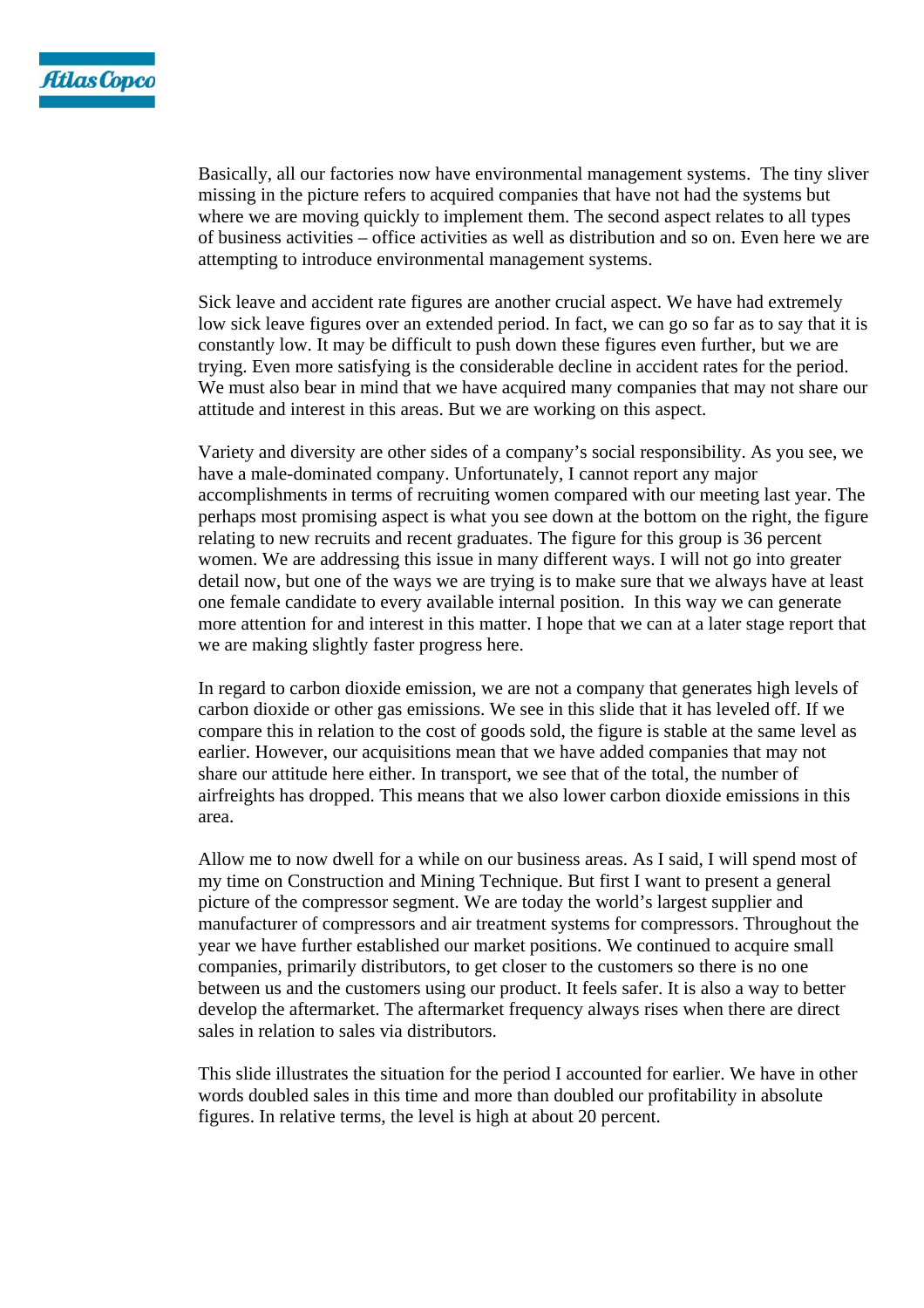

Now I'll talk about Construction and Mining Technique. As I said at the start, this area has been hit hardest by the downturn, particularly in the mining sector. It is also the business area with the heaviest representation in Sweden. And, it is the business area that I believe will experience an upswing a bit earlier due to all the investments that governments around the world are planning in infrastructure-related segments. Even here, growth has been good. But it might look even better if we look at the business area over a 12-year period. We have invested in bringing home – if I may say so – business activities. We started by moving from Germany to Örebro. We moved from the west coast in the U.S.A. and from Oregon to Örebro; this was our loaders. As a result, we have a very nice unit in Örebro. We also added Dynapac with production in Karlskrona and Ljungby. We have a large organization in Kalmar. We are heavily represented in Sweden.

In 2004, we acquired a North American company called Ingersoll-Rand Drilling Solutions, which gave us a highly competitive product range for aboveground rigs. We were not number one at the time, but we are today.

If we take a look at the mining sector, which answers for over half of the sales in the Construction and Mining business area, we see that most of the world's mining operations take place in open pit mines. Our relative strength earlier was largely in the underground operations and underground mines. More and more business will go underground, but there will be an immensely large market for surface drilling rigs. We hold an excellent position there today.

Various types of rigs are used in open pit mines. There are drilling tools and drilling bits. If we look at the underground mines, we have a slightly larger range, because there we also have a multitude of technologies and systems for securing the mining sites against collapse. It's a question of encasing the mines and tunnels, and so on. We have a larger product range and an even larger market for consumables.

If we look at our customers worldwide, we can say that we have only between 100 and 150 customers of significance and they answer for about 80 percent of the world's mineral mining. Most customers are very small. This is the segment we call exploration. These are often small-sized companies. Exploration is also the segment that suffers quickest and most in a recession.

Another interesting picture is that our customers do different things with our tools, but over one third mine for gold. Now is a good time to be in gold, because gold mining is actually the only application that has maintained anywhere near acceptable volumes, while iron ore, copper, nickel, zinc and others have seen much lower results.

There are, and there will be, excellent opportunities in the mining industry, partly because we hold such a strong position, partly because it will require vast mineral quantities to proceed with the industrial expansion that actually came to a standstill in conjunction with the crisis. But if we take India, China, Russia, Brazil and so on, we see that enormous quantities of minerals will be needed. It will become increasingly difficult, and require increasingly more equipment to reach the minerals, and this will serve us well. Safety requirements in mines will also be much higher, an area for which we also have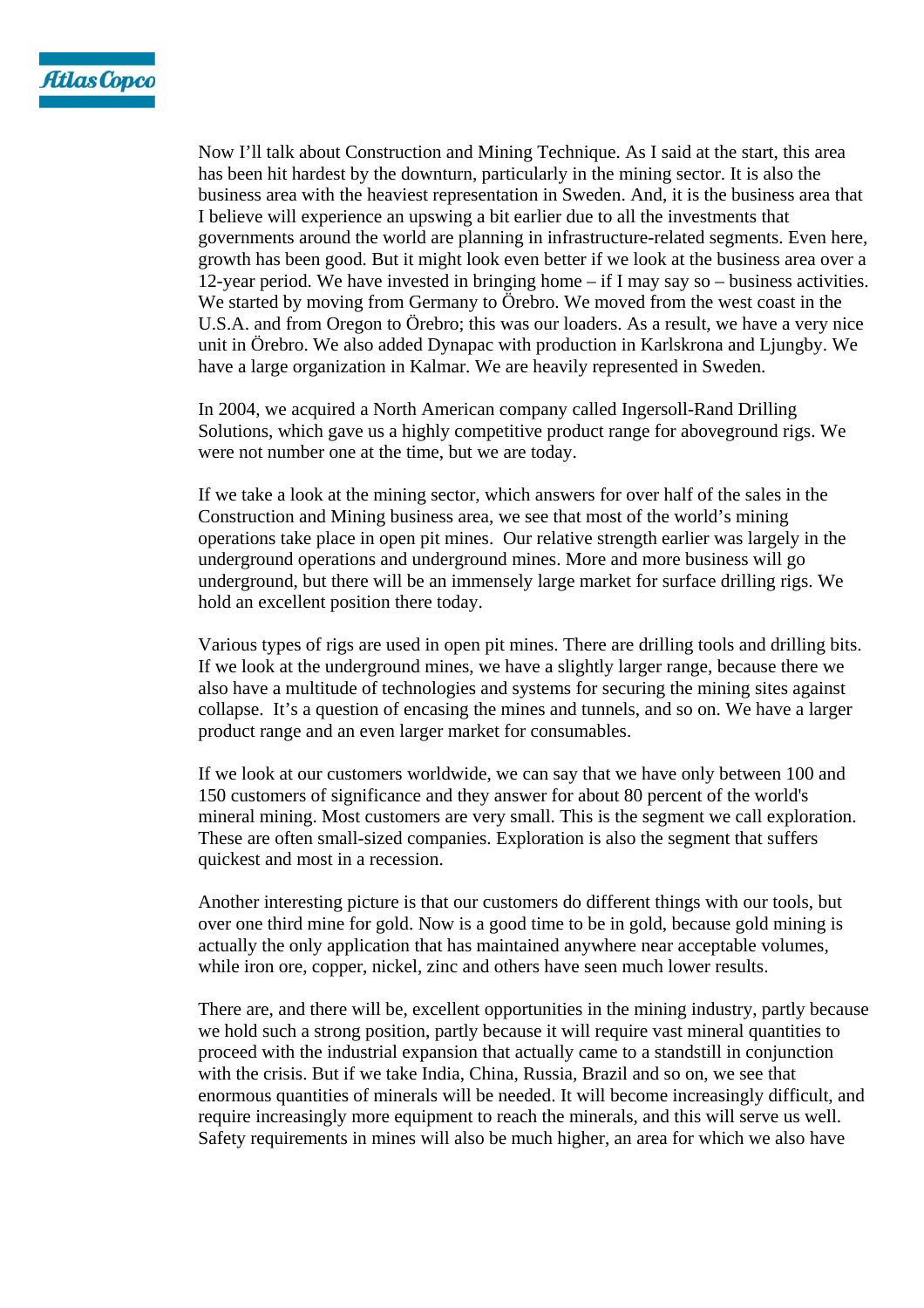

suitable products. All in all, this means there is every reason to believe that Atlas Copco can look forward to a bright future in this segment. The question is when.

As so often in a recession, governments around the world respond with stimulus packages to counteract the downturn. This generally means employing many people in the infrastructure segment. But they are also investing in something that all of us benefit from. It is not a question of treating an ailing industry, but creating a blood stream for us all in the form of roads, airports, ports and so on. It is no different this time. What we see now is that it is taking some time for things to get moving. But this too will be of interest to us.

We have a wide product range and a vast selection of products in this segment, too. In some cases, the products are closely related. Drilling a tunnel and a mining site is not that big a difference, but it does require different equipment.

## *film clip*

I should perhaps add that there is a division in Compressor Technique that will benefit from the hopefully robust infrastructure investments to come. That is our portable compressors, which are often seen around. It is the little yellow machine you see at intersections here and there.

Industrial Technique is the third and final business area. We won't be showing any movie clips or talking at length about this area today. But incredibly focused and strong development is taking place here. Unfortunately, about half of this area's sales stem from the car industry and subcontractors to the car industry. Naturally, given the crisis that the car industry is currently undergoing, we too caught the bug. But we have an immensely strong product range and a strong competitive position. As soon as the market recovers, we will see a return to profitability levels that mimic those of before.

Finally, we see here something that identifies the Group. If we look at the portion of capital, sales and profit, it looks relatively homogenous for IT. About one tenth for each. Construction and Mining has a larger capital base, partly because of the nature of the business, partly because larger companies with goodwill in the balance sheets were acquired. Compressor Technique has just under half of the sales and more than half of the profits, and is a small consumer of capital.

I want to show a few final slides about product development. As I said at the start, there is only one way to keep profitability high in a company like ours, namely to make sure there is a constant stream of new products. A launch doesn't have to involve a major, allinclusive new solution. Oftentimes, it is sufficient to make minor improvements and adjustments that add value for the customer and enable us to raise our prices.

We look here in hindsight at how great a portion our products take from sales. Then we look at their age. As we see in the slide, the light blue field at the bottom shows which portion of sales stem from products three years or less. The figure 55 percent in the middle for Construction and Mining Technique relates to acquisitions. When we acquire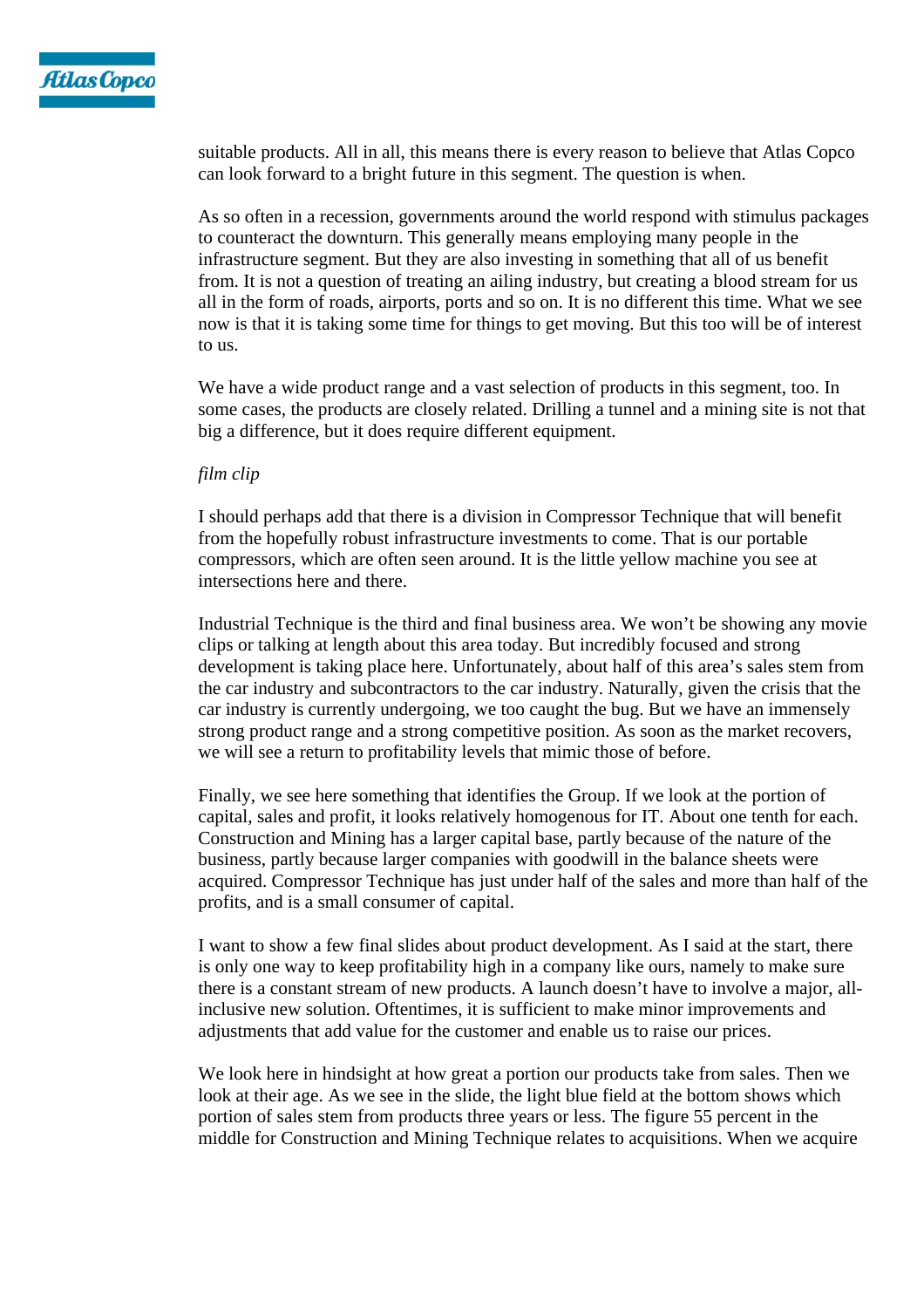

a company, we gain a product portfolio that may not necessarily have the same structure as our own.

Let me give you a few examples. What you see here is a very interesting radio-controlled drilling rig that can maneuver here and there. This is one area in which we did not have a good product, but where we today have an excellent product that we have just started selling.

Yet another project that I personally believe will be an enormous success is a mobile unit for drilling for oil and gas at up to depths of 2 000 meters. It previously took almost a week to move this kind of rig to a new drilling site and start drilling. Now it can be done in less than one day. This means an incredible improvement in productivity.

And then we have compressors. I said earlier that one way of helping to preserve the environment is to make sure that our products use as little energy as possible. Last year, we launched a new series of large oil-injected compressors that have considerably lower energy consumption. This translates into much lower costs over a lifecycle for a customer than our earlier products could offer.

Another product gives 100% oil-free air at higher pressure when blowing polyester bottles for water, for instance. We also had a breakthrough here last year. This is primarily for the food industry but also other polyester bottle manufacturers, among others.

In industrial tools, many of you may have heard about the Tensor tool, which is a revolutionary tool that has been around for some time now. Here we managed to design a powerful battery-operated tool that gives the user greater mobility and flexibility than when having to run around with cables.

Another incredibly interesting product is the impact wrench that has proven to considerably increase productivity and lower costs for our customers.

Allow me to finally speak about the first quarter and show two brief slides. I earlier said that we have experienced something that I do not believe anyone has experienced before. The first quarter progressed in much the same way as last year's final quarter. A tiny ray of light has been that the construction and mining segment, CMT's activities that is, in China has done extremely well. I think this is an indication that stimulus packages and infrastructure measures in the Chinese market kicked off much quicker than in many other markets.

Unfortunately, we also saw a steady stream of cancellations, primarily of drilling rigs from mining customers. This wave of cancellations has however slowed markedly during the first quarter. In all likelihood, the worst is behind us. Today we have an underlying level that is relatively sound.

The aftermarket has remained in the same position in Compressor Technique, which is good. In Construction and Mining Technique, we have in fact seen upward movement, while Industrial Technique reports a slightly weaker development. There are major